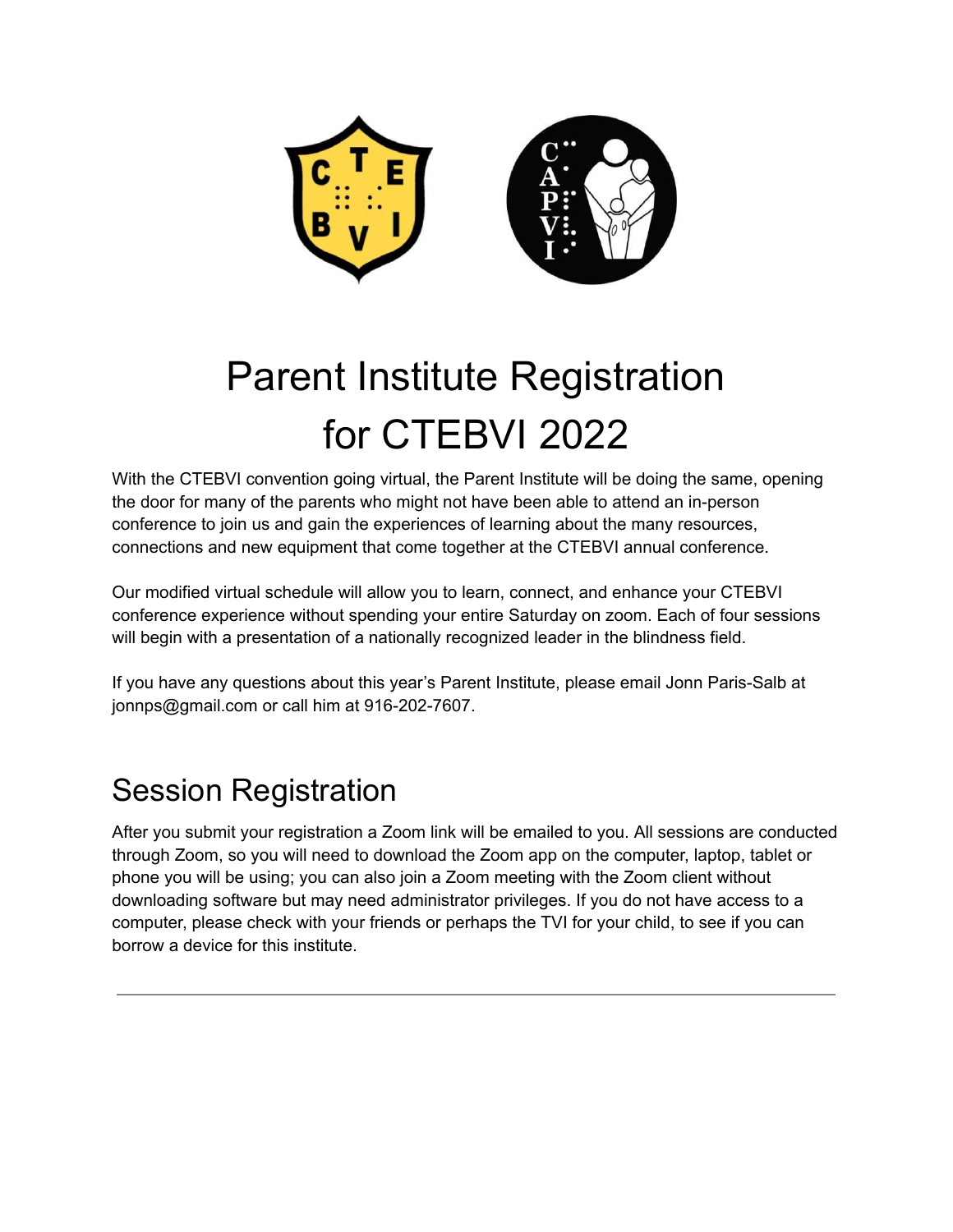### Session 1: 10:00-11:00 PDT Orientation & Mobility: Safety First

An overview of the types of instruction that Orientation & Mobility instruction can offer, focusing on how O&M Specialists keep students as safe as possible during the learning process. Also included are suggestions on how parents can participate.

Presenter: Jaye Shupin, Orientation & Mobility Specialist



# Session 2: 11:30-12:30 PDT Living Skills and Independence

An overview of the types of instruction that Orientation & Mobility instruction can offer, focusing on how O&M Specialists keep students as safe as possible during the learning process. Also included are suggestions on how parents can participate.

Co-Presenter: LisaMaria Martinez, Assistant to APH ConnectCenter



Co-Presenter:

Julie Parrish, Administrator, Wayfinder Family

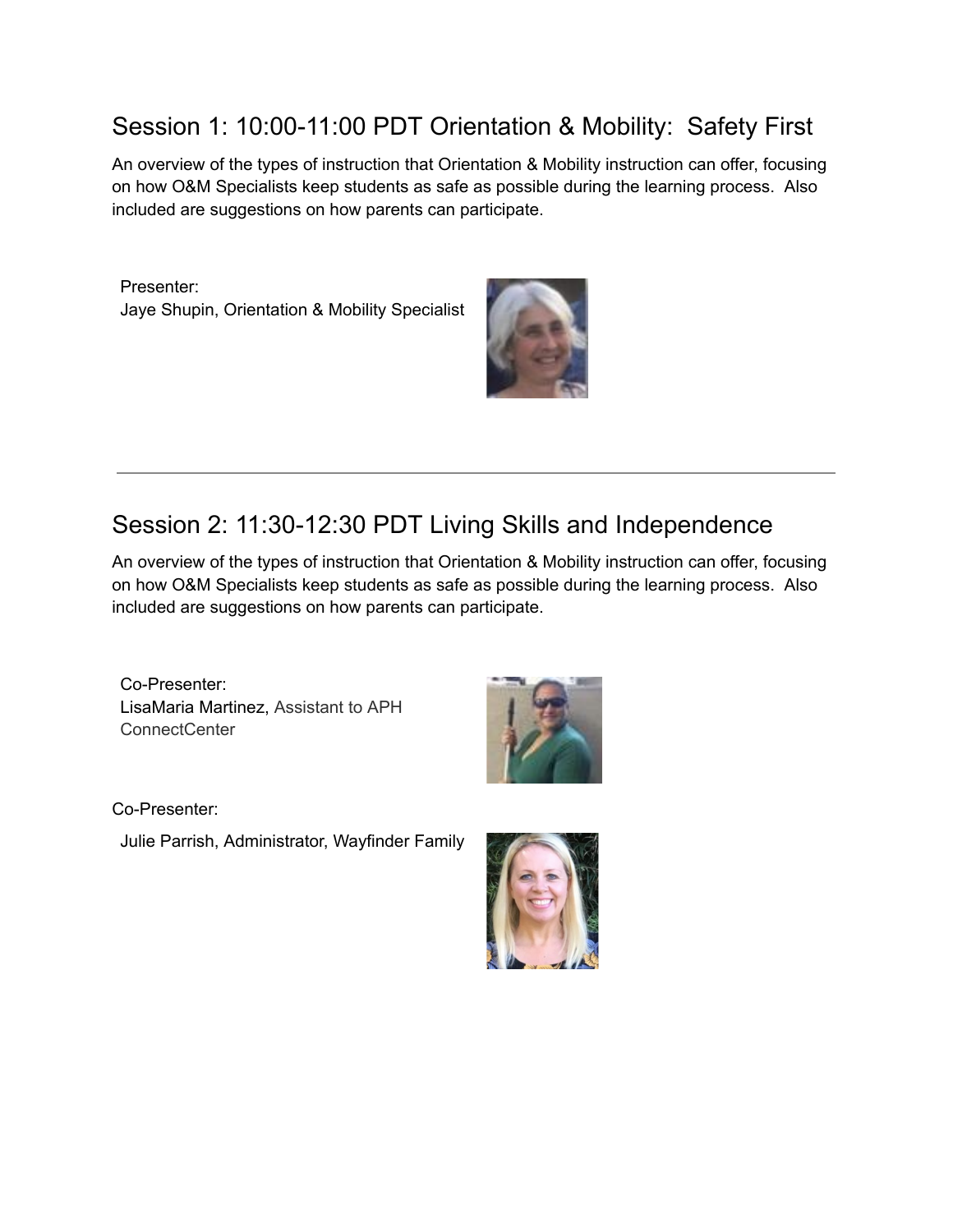Co-presenter: Alyson Burdett, Associate Vice President, Visual Impairment & Developmental Disabilities services



## Session 3: 2:00-3:00 Advocacy & Letting Go

Geared to parents new to vision loss, but also meeting the needs of all parents as their children take on more of the advocacy for themselves. The session will be interactive and include legal issues and resources as youth grow to take on more of their advocacy, and how parents learn to let go in that process.

Co-Presenter: Christian Knox, Attorney Christian Knox brings over 20 years of experience in working with special needs children and practicing law. Previously, Ms. Knox served as a Special Education Hearing Officer and traveled throughout the State of California conducting administrative hearings and issuing decisions.



Co-Presenter: Judith Lesner, CAPVI Co-President